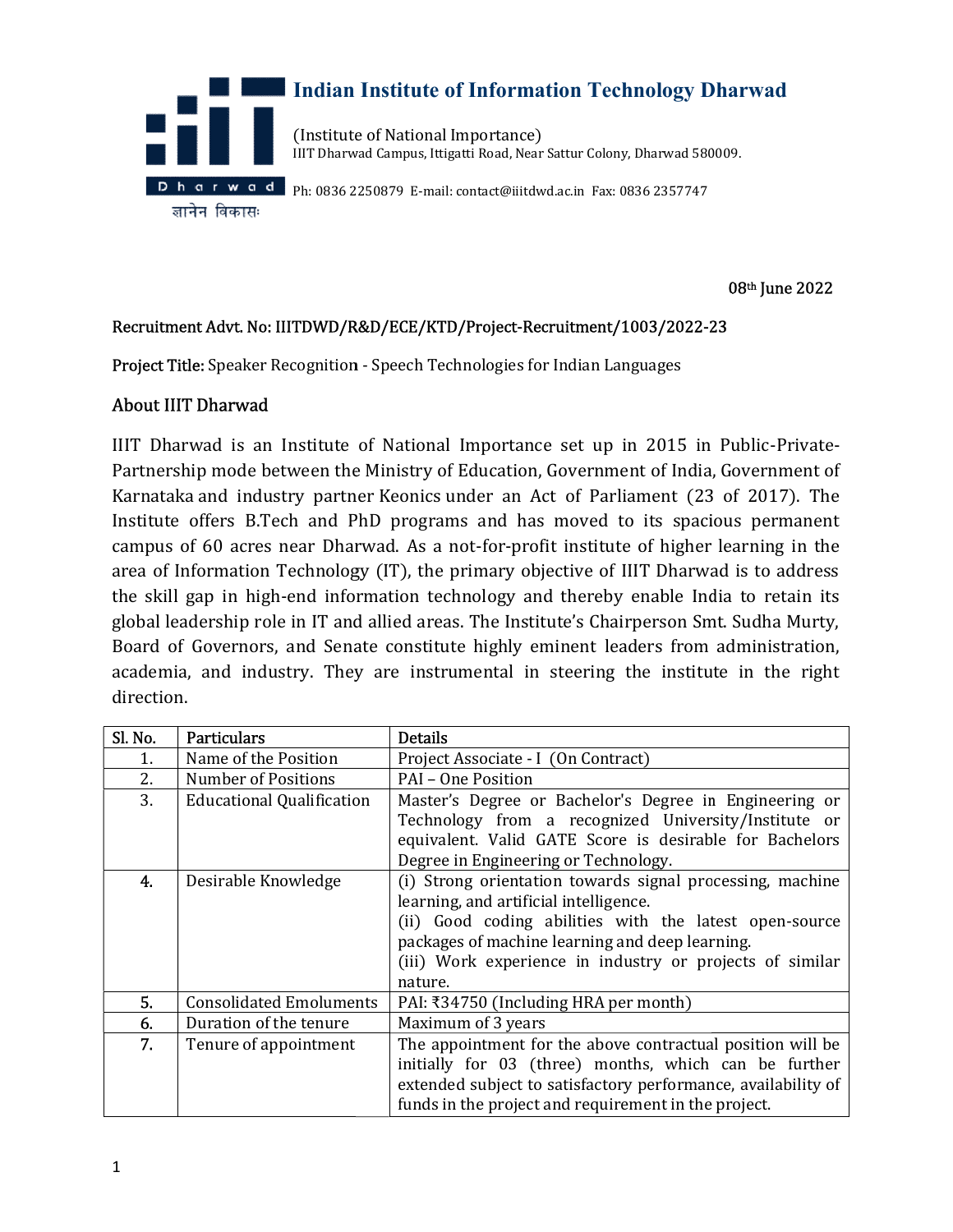# Job Description:

| S. No. | <b>Project Title</b>                                                                                                            | <b>Job Description</b>                                                                                                                                                                                                                       |
|--------|---------------------------------------------------------------------------------------------------------------------------------|----------------------------------------------------------------------------------------------------------------------------------------------------------------------------------------------------------------------------------------------|
|        | Speaker<br>Recognition<br>Technologies<br>Speech<br>in<br>Languages,<br>Under<br>Indian<br>NLTM - Bhashini Scheme,<br>TDIL, GoI | - 1. Field visit, speech data collection and organization.<br>2. Version Control System, Building speaker recognition<br>models using machine learning and deep learning models.<br>3. Any administrative activities related to the project. |

# Details of the Selection Process:

| Sl.No | <b>Perticulars</b>    | <b>Details</b>                                                                                                                                                                                                                                                                                                                                                                                                                                                                                                                                                                              |
|-------|-----------------------|---------------------------------------------------------------------------------------------------------------------------------------------------------------------------------------------------------------------------------------------------------------------------------------------------------------------------------------------------------------------------------------------------------------------------------------------------------------------------------------------------------------------------------------------------------------------------------------------|
| 1.    | Date                  | Last date to submit application form: 28th June 2022<br>Date for declaration of shortlist: Shortlisted candidates will be<br>intimated over e-mail.<br>Date of selection process: Will be communicated over e-mail.                                                                                                                                                                                                                                                                                                                                                                         |
| 2.    | Selection process     | Link to application form: https://forms.gle/ThMDMzEWauzFvyt5A<br>Applications will be screened initially, based on the screening; only<br>the shortlisted applicants will be called for an interview. The<br>shortlisted candidates may be asked to undergo a written test<br>followed by the interview via online/telephone mode. Mere<br>fulfillment of minimum eligibility will not bestow the right for short<br>listing. IIIT Dharwad reserves the right to screen and shortlist<br>candidates by introducing higher benchmarks. Emails will be sent to<br>all shortlisted candidates. |
| 3.    | Schedule              | Time slots will be communicated through email                                                                                                                                                                                                                                                                                                                                                                                                                                                                                                                                               |
| 4.    | Documents<br>Required | Applicant should have online version of all original certificates<br>including mark sheets (matriculation onwards), degree certificates,<br>experience certificate(s), monthly emoluments/salary drawn, other<br>(including)<br>documents<br>set of self-attested<br>relevant<br>one<br>certificate(s)/document(s) and updated Curriculum Vitae.                                                                                                                                                                                                                                            |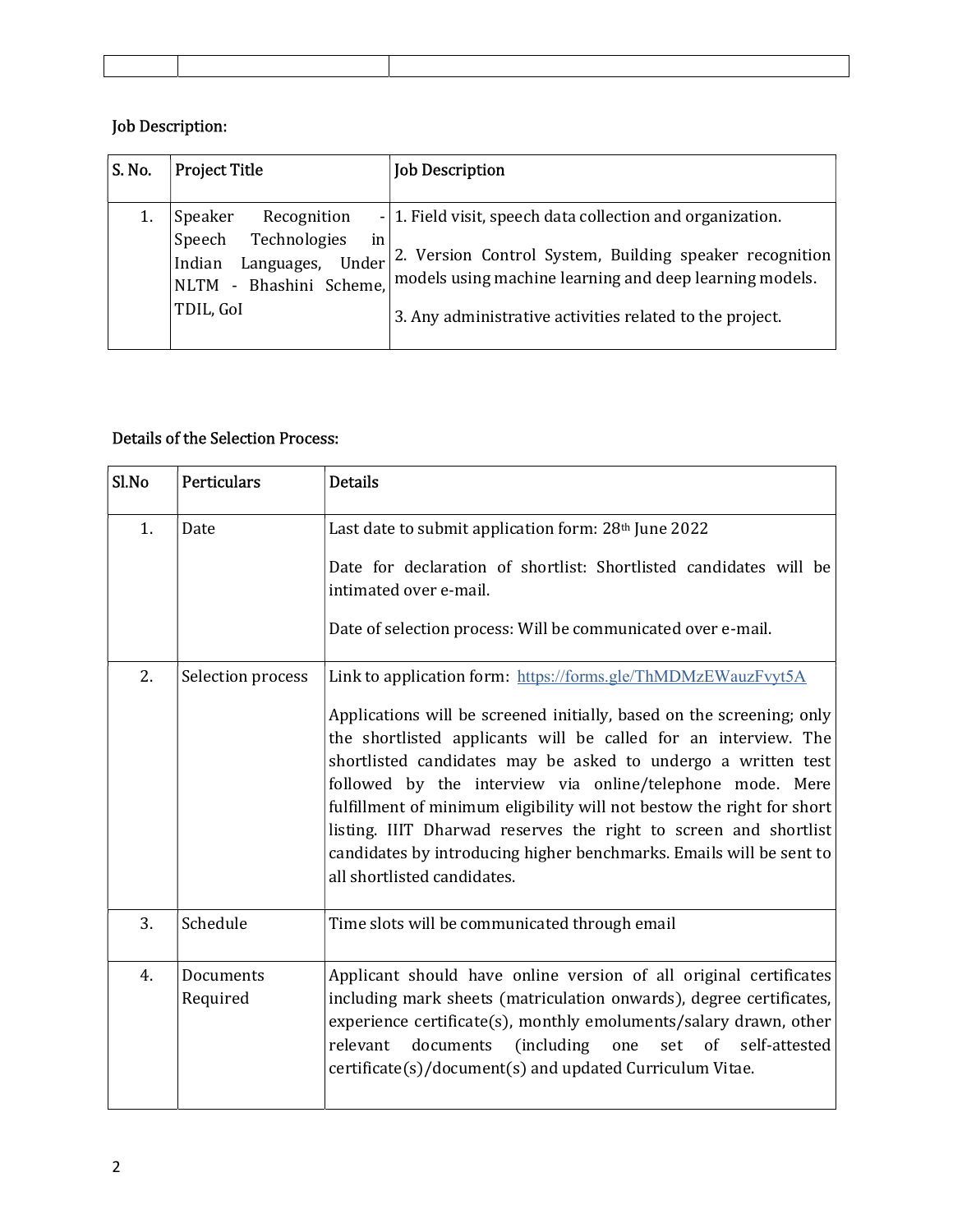# General Instructions to the applicants:

| 1. | Selected candidates shall not have claim on any regular position and shall not be<br>bestowed any of the privileges like Housing, Medical Facility and Other benefits<br>available to regular employees of the Institute                                                                                                                                                                                                                                                 |
|----|--------------------------------------------------------------------------------------------------------------------------------------------------------------------------------------------------------------------------------------------------------------------------------------------------------------------------------------------------------------------------------------------------------------------------------------------------------------------------|
| 2. | Applicants are advised to ensure, before appearing for the Selection Process, that they<br>possess the minimum essential qualification and experience laid down for the post.<br>Qualification obtained has to be from a recognized University/Institute. Eligibility in<br>terms of age, qualification and experience of a candidate shall be considered as on the<br>date of Selection Process.                                                                        |
| 3. | The number of vacancies indicated in the notification is tentative. IIIT Dharwad<br>reserves the right to increase or decrease the number of advertised posts at the time of<br>selection. Further, IIIT Dharwad reserves the right to NOT fill any of the posts<br>advertised.                                                                                                                                                                                          |
| 4. | No TA/DA will be paid for attending the Selection Process.                                                                                                                                                                                                                                                                                                                                                                                                               |
| 5. | In case of any inadvertent mistake in the process of selection, which may be detected at<br>any stage even after issue of the appointment letter, the Institute reserves the right to<br>modify, withdraw or cancel any communication made to the Applicants.                                                                                                                                                                                                            |
| 6. | After joining the service of the Institute, the person(s) will have to abide by the Rules,<br>Regulations, Ordinances, Statutes and Act of the Institute applicable from time to time.<br>He/She may be assigned any duty within or outside the Institute depending upon the<br>exigency of the work.                                                                                                                                                                    |
| 7. | The Institute shall verify the antecedents or documents submitted by a person at the<br>time of appointment or during the tenure of the service. In case it is detected that the<br>documents submitted by the candidates are fake, or the person has a clandestine<br>antecedents or background and has suppressed the said information, then his/her<br>services shall be terminated forthwith and legal action may be initiated against such<br>candidates/employees. |
| 8. | No interim correspondence whatsoever will be entertained from the candidates.                                                                                                                                                                                                                                                                                                                                                                                            |
| 9. | Canvassing in any form or bringing in any influence political or otherwise will be a<br>disqualification for the post.                                                                                                                                                                                                                                                                                                                                                   |